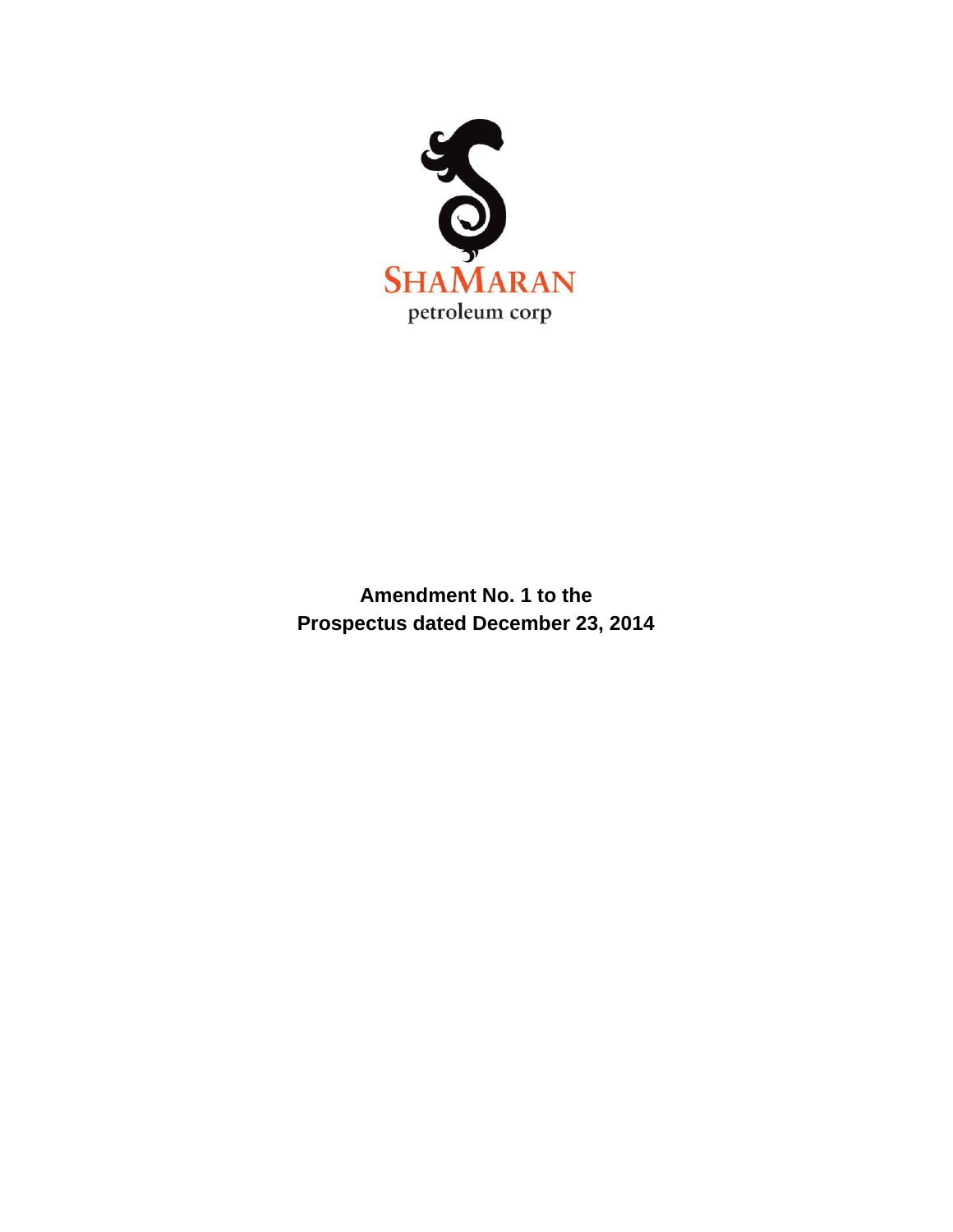*This amendment, together with the prospectus dated December 23, 2014, constitutes a public offering of the securities only in those jurisdictions where they may be lawfully offered for sale and therein only by persons permitted to sell such securities. No securities regulatory authority has expressed an opinion about these securities and it is an offence to claim otherwise.*

This amendment prospectus (the "**Amendment Prospectus**") has been prepared for holders of Common Shares (as defined in the Prospectus) in Euroclear Sweden in connection with ShaMaran Petroleum Corp.'s ("**ShaMaran**") issuance of the following amendments to the prospectus, which has been approved by the Swedish Financial Supervisory Authority (Sw. *Finansinspektionen*) (the "**SFSA**") on December 23, 2014 (diary number 14-14909) (the "**Prospectus**"), regarding the Offering (as defined in the Prospectus) of up to 810,983,860 Rights (as defined in the Prospectus) to subscribe for up to 754,214,990 Common Shares at a subscription price of CAD\$0.10 (SEK 0.68) per Common Share. The Amendment Prospectus is a part of, and should be read together with, the Prospectus. The Amendment Prospectus and the Prospectus are available on ShaMaran's website (www.shamaranpetroleum.com) and Pareto Securities AB's website (www.paretosec.com).

This Amendment Prospectus has been prepared in accordance with the provisions of Chapter 2, Section 34 of the Swedish Financial Instruments Trading Act (1991:980) and the European Commission Regulation (EC) No 809/2004 implementing Directive 2003/71/EC of the European Parliament and the Council. The Amendment Prospectus has been approved and registered on January 26, 2015 by the SFSA in accordance with the provisions of Chapter 2, Section 34 of the Swedish Financial Instruments Trading Act (1991:980) with diary number 15-1122.

This Amendment Prospectus was made available to the public on January 27, 2015.

## **Investor's right of withdrawal of subscription**

Investors who have applied for, or in any other way consented to purchase or subscribe for Common Shares as stated in the Prospectus, before this Amendment Prospectus was made available to the public, have the right to withdraw their application or consent to purchase or subscribe for Common Shares until 17:00 (CET) on January 29, 2015 in accordance with the provisions of Chapter 2, Section 34 of the Swedish Financial Instruments Trading Act (1991:980) (*i.e.* within two business days from the day this Amendment Prospectus was made public). Such a withdrawal must be made in writing to Pareto Securities AB, Issuer service/ShaMaran, P.O. Box 7415, 103 91 Stockholm, Sweden. Investors who have subscribed for Common Shares through a nominee should contact their nominee regarding withdrawal. Subscriptions that are not withdrawn will remain binding and those investors who wish to remain as subscribers do not need to take any action.

## **Amendments**

On January 19, 2015, ShaMaran issued two press releases which rendered the following amendments to the Prospectus.

1. On page 82 of the Prospectus, the two paragraphs under the heading "Phase 2 Appraisal" are deleted and replaced with the following:

"Chiya Khere-6 ("**CK-6**"), the second eastern area appraisal well, was drilled to a measured depth of 2,105 metres, which was reached on November 5, 2014. CK-6 was drilled from the Chamanke-C well pad which was used to drill AT-3, the first eastern area appraisal well, and has a bottom hole location approximately 1.1 kilometres southeast of AT-3. At the date of this prospectus the well testing program has been completed. The re-entry and retesting of the AT-3 well is currently in progress with results expected to be announced late January 2015.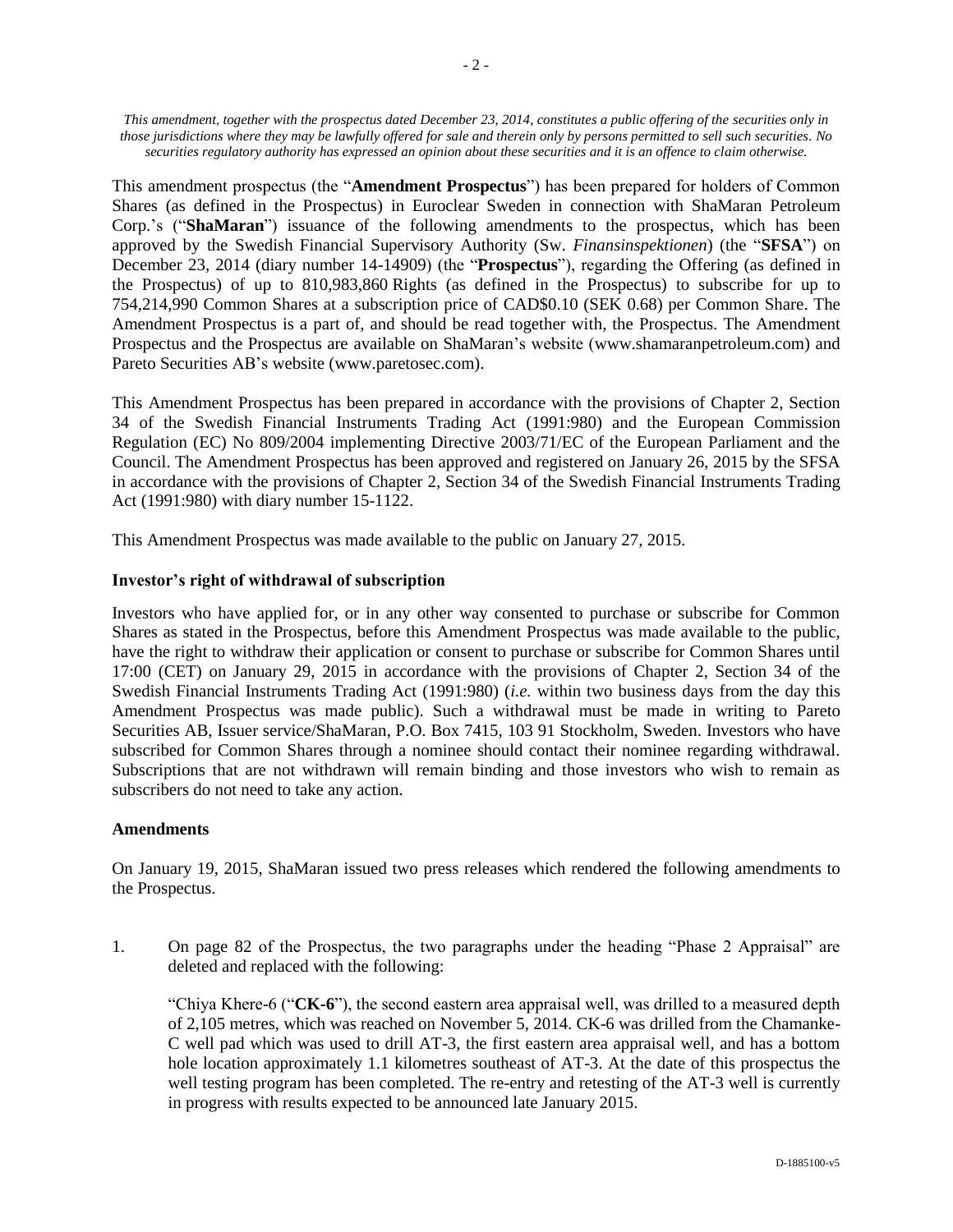Logs on CK-6 indicated that the matrix reservoir quality and degree of fracturing across the main reservoir zone were the best in any well drilled to date in Atrush. Three well tests were conducted with results as follows:

DST#3 was conducted over a perforated 24 metre interval in the Naokelekan\* formation (\*Atrush stratigraphic nomenclature and interpretation represent solely the view of ShaMaran and its technical experts). The zone was flowed using ESP at rates up to 6,787 bopd (constrained by surface testing facilities) of 26.6° API oil.

DST#2 was conducted over a 48-metre interval in the Lower Sargelu\* formation. During the main flow period the zone was flowed using ESP at rates up to 3,792 bfpd of emulsion. Bottom hole samples are pending laboratory analysis to provide the gravity of the oil at reservoir conditions.

DST#1 was conducted over a perforated 12-metre interval within the Alan\* formation. The zone flowed heavy oil post-acid with ESP and nitrogen lift at a low rate. The tested interval represents the deepest recovered oil in the field to date (-460m), nearly 200m deeper than the equivalent interval that successfully tested the higher viscosity oil in the Atrush 2 well.

Full analysis of CK-6 well testing results is subject to ongoing data evaluation and laboratory tests. The location for the third Phase 2 appraisal well, Chiya Khere-7, is currently being finalised"

2. On page 103 of the Prospectus, the first paragraph and table under the heading "Board of Directors" is deleted and replaced with the following:

"During the year ended 31 December 2013, the Board of the Corporation was comprised of six directors. On January 19, 2015, the Corporation announced the resignation of Pradeep Kabra, Alexandre Schneiter and J. Cameron Bailey from the Board of the Corporation and announced the appointment of Chris Bruijnzeels and C. Ashley Heppenstall to the Board of the Corporation. Each director holds office until the next annual meeting of shareholders or until his successor is duly elected unless his office is earlier vacated in accordance with the articles of the Corporation. The table below sets out information on the directors' name, date of appointment to the Board, position, and the members of each of the four committees of the Board, Audit Committee, Compensation Committee, Corporate Governance and Nominating Committee, and Reserves Committee as at the date hereof:

| <b>Name</b>                                             | <b>Director since</b> | <b>Position</b>                                    |
|---------------------------------------------------------|-----------------------|----------------------------------------------------|
| Keith $\text{Hill}^{(2)(3)(4)}$                         | 19 February 2007      | Non-Executive Chair of the Board<br>and Director   |
| Chris Bruijnzeels                                       | 19 January 2015       | President, Chief Executive Officer<br>and Director |
| Gary S. Guidry <sup><math>(1)(3)(4)</math></sup>        | 19 February 2007      | Director                                           |
| Brian D. Edgar $(1)(2)(3)$                              | 27 March 2007         | Director                                           |
| C. Ashley Heppenstall <sup><math>(1)(2)(4)</math></sup> | 19 January 2015       | Director                                           |

(1) Members of the Audit Committee. Mr. Heppenstall is Chair of the Audit Committee.

(3) Members of the Corporate Governance and Nominating Committee. Mr. Edgar is Chair of the Corporate Governance and Nominating Committee.

(4) Members of the Reserves Committee. Mr. Guidry is Chair of the Reserves Committee."

<sup>(2)</sup> Members of the Compensation Committee. Mr. Hill is Chair of the Compensation Committee.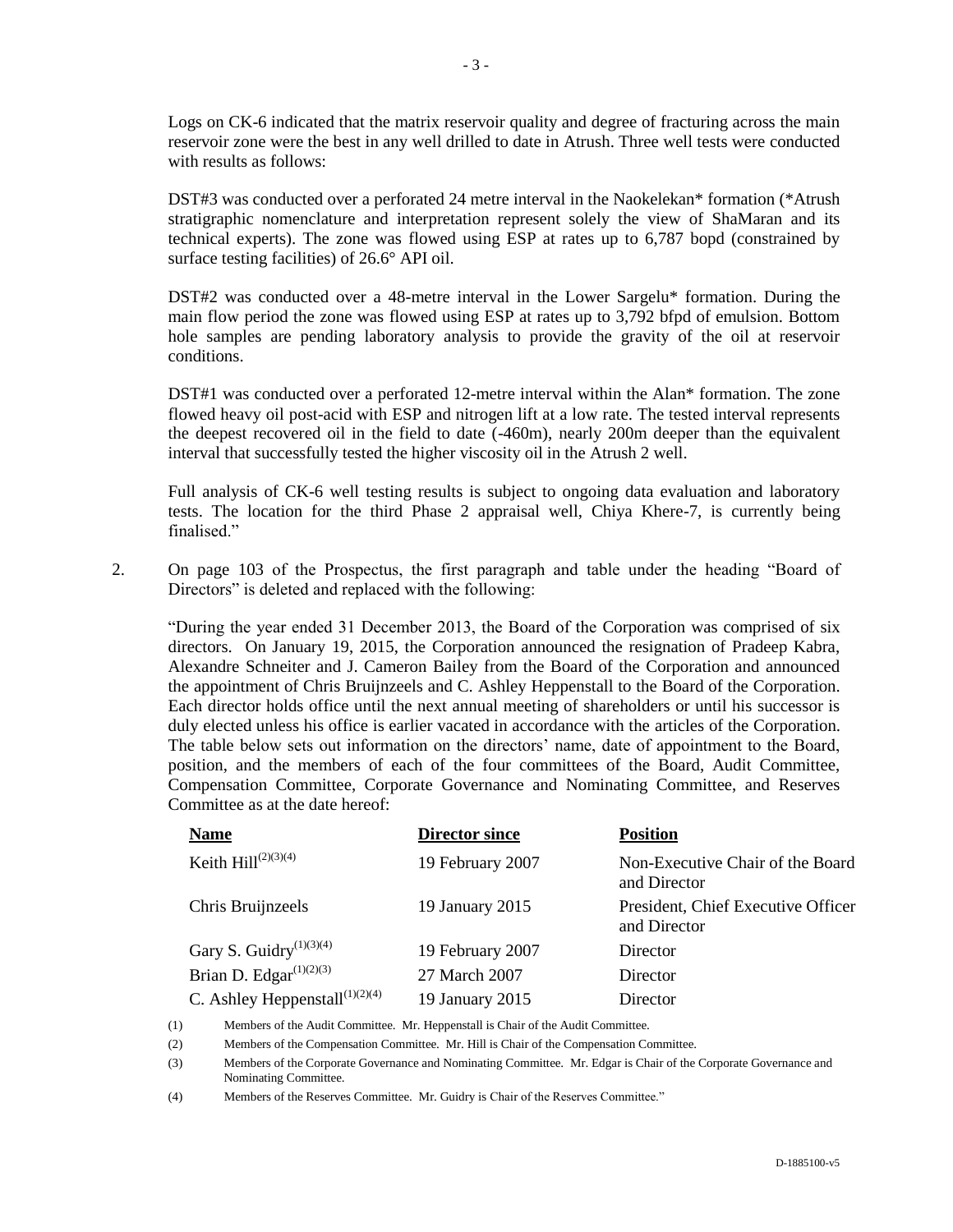3. On page 104 of the Prospectus, the text referring to Mr. Kabra is deleted and replaced by the following:

## "**Chris Bruijnzeels**, *Member of the Board*

Mr. Bruijnzeels was Senior Vice President Development of Lundin Petroleum AB from January 2003 up to the time of his appointment as a Member of the Board of ShaMaran on January 19, 2015. Mr. Bruijnzeels was born in the Netherlands in 1959 and is a graduate of Delft University where he obtained a degree in Mining Engineering. Mr. Bruijnzeels joined Lundin Petroleum in 2003 and was responsible for Lundin Petroleum's operations, reserves and the development of its asset portfolio. From 1985 until 1998, Mr. Bruijnzeels worked for Shell International in the Netherlands, Gabon and Oman in several reservoir engineering functions. In 1998, he joined PGS Reservoir Consultants in the UK where he worked as Principal Reservoir Engineer and Director of Evaluations. Mr. Bruijnzeels is a qualified Professional Engineer with over 29 years of experience in the oil and gas industry.

Except as disclosed above, Mr. Bruijnzeels is not currently, nor has he been in the last five years, a director and/or officer of any other public companies."

4. On page 105 and 106 of the Prospectus, the text referring to Mr. Schneiter and Mr. Bailey is deleted and replaced with the following:

## "**C. Ashley Heppenstall**, *Member of the Board*

Mr. Heppenstall is the President and Chief Executive Officer, and a director, of Lundin Petroleum AB, a major shareholder of ShaMaran. Mr. Heppenstall was born in England in 1962 and is a graduate of Durham University where he obtained a degree in Mathematics. Mr. Heppenstall also acts a director of Etrion Corporation, listed on the TSX and was, from May 2010 until May 2013, a director of Vostok Nafta Investment Ltd., a corporation traded on the Nasdaq OMX Nordic Exchange in Stockholm.

Except as disclosed above, Mr. Heppenstall is not currently, nor has he been in the last five years, a director and/or officer of any other public companies."

**"**

5. On page 106 of the Prospectus, the table listing each director's specific interest in the Corporation is deleted and replaced by the following:

| <b>Name</b>       | <b>Shares held</b> | $\mathbf{Options}^{(1)}$ | <b>Expiry Date</b>                 | <b>Exercise Price</b><br><b>CAD</b> |
|-------------------|--------------------|--------------------------|------------------------------------|-------------------------------------|
| Keith Hill        | 1,343,000          | 500,000<br>2,000,000     | April 12, 2018<br>January 19, 2020 | 0.36<br>$TBD^{(2)}$                 |
| Chris Bruijnzeels | 33,000             | 15,000,000               | January 19, 2020                   | $TBD^{(2)}$                         |
| Gary S. Guidry    | 100,000            | 250,000<br>1,000,000     | April 12, 2018<br>January 19, 2020 | 0.36<br>$TBD^{(2)}$                 |
| Brian D. Edgar    | 100,000            | 250,000<br>1,000,000     | April 12, 2018<br>January 19, 2020 | 0.36<br>$TBD^{(2)}$                 |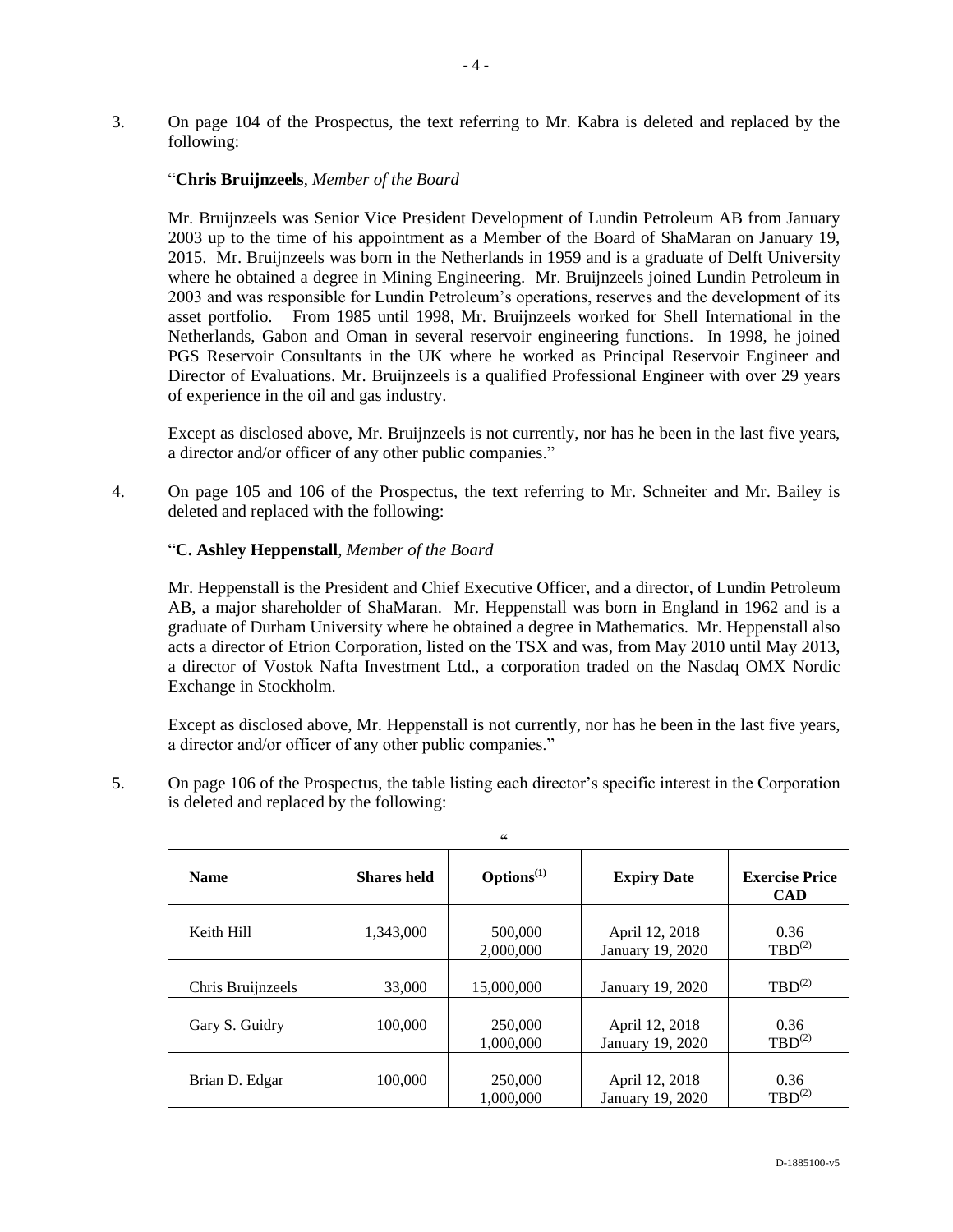| Name                  | <b>Shares held</b> | $\mathbf{Options}^{(1)}$ | <b>Expiry Date</b> | <b>Exercise Price</b><br>CAD. |
|-----------------------|--------------------|--------------------------|--------------------|-------------------------------|
| C. Ashley Heppenstall | Nil                | 2,000,000                | January 19, 2020   | $TBD^{(2)}$                   |

(1) One-third of the options granted to directors vest on the date of grant, an additional one-third vest one year from the date of grant, and the remaining one-third vest two years from the date of grant.

- (2) On January 19, 2015 the Board approved the grant of these options at an exercise price to be determined in accordance with the policies of the TSX Venture Exchange."
- 6. On page 106 and 107 of the Prospectus, the text referring to Mr. Kabra under the heading "Executive Officers" is deleted and replaced with the following:
	- $\overline{\mathbf{c}}$

| <b>Name</b>       | Date of Appointment | <b>Position</b>                       |
|-------------------|---------------------|---------------------------------------|
| Chris Bruijnzeels | 19 January 2015     | President and Chief Executive Officer |

**Chris Bruijnzeels**, *President and Chief Executive Officer*

For the biography of Mr. Bruijnzeels, please see "Board of Directors, Executive Auditors and Auditor - Board of Directors" above."

- 7. On page 107 of the Prospectus, the third paragraph under the heading "Other Information Regarding the Board of Directors and Executive Officers - Contact Information" is deleted.
- 8. On page 107 and 108 of the Prospectus, the text and the table under the heading "Holdings By Directors and Executive Officers" is deleted and replaced with the following:

"As at the date of this Prospectus, the directors and executive officers of the Corporation, beneficially owned, or controlled or directed, directly or indirectly, an aggregate of 1,901,000 Shares of the Corporation, representing approximately 0.23% of the issued and outstanding Shares of the Corporation (excluding securities issuable on exercise of stock options).

As at the date of this Prospectus, the following Insiders held Shares and options in ShaMaran:

| <b>Insider</b>           | Common<br><b>Shares</b> | <b>Options</b> |
|--------------------------|-------------------------|----------------|
|                          |                         |                |
| Keith Hill               | 1,343,000               | 2,500,000      |
| Chris Bruijnzeels        | 33,000                  | 15,000,000     |
| Gary S. Guidry           | 100,000                 | 1,250,000      |
| Brian D. Edgar           | 100,000                 | 1,250,000      |
| C. Ashley Heppenstall    | N <sub>il</sub>         | 2,000,000      |
| <b>Brenden Johnstone</b> | 325,000                 | 5,900,000      |
| Toni Vodola              | Nil                     | 25,000         |
| Total                    | 1.901.000               | 27,925,000     |